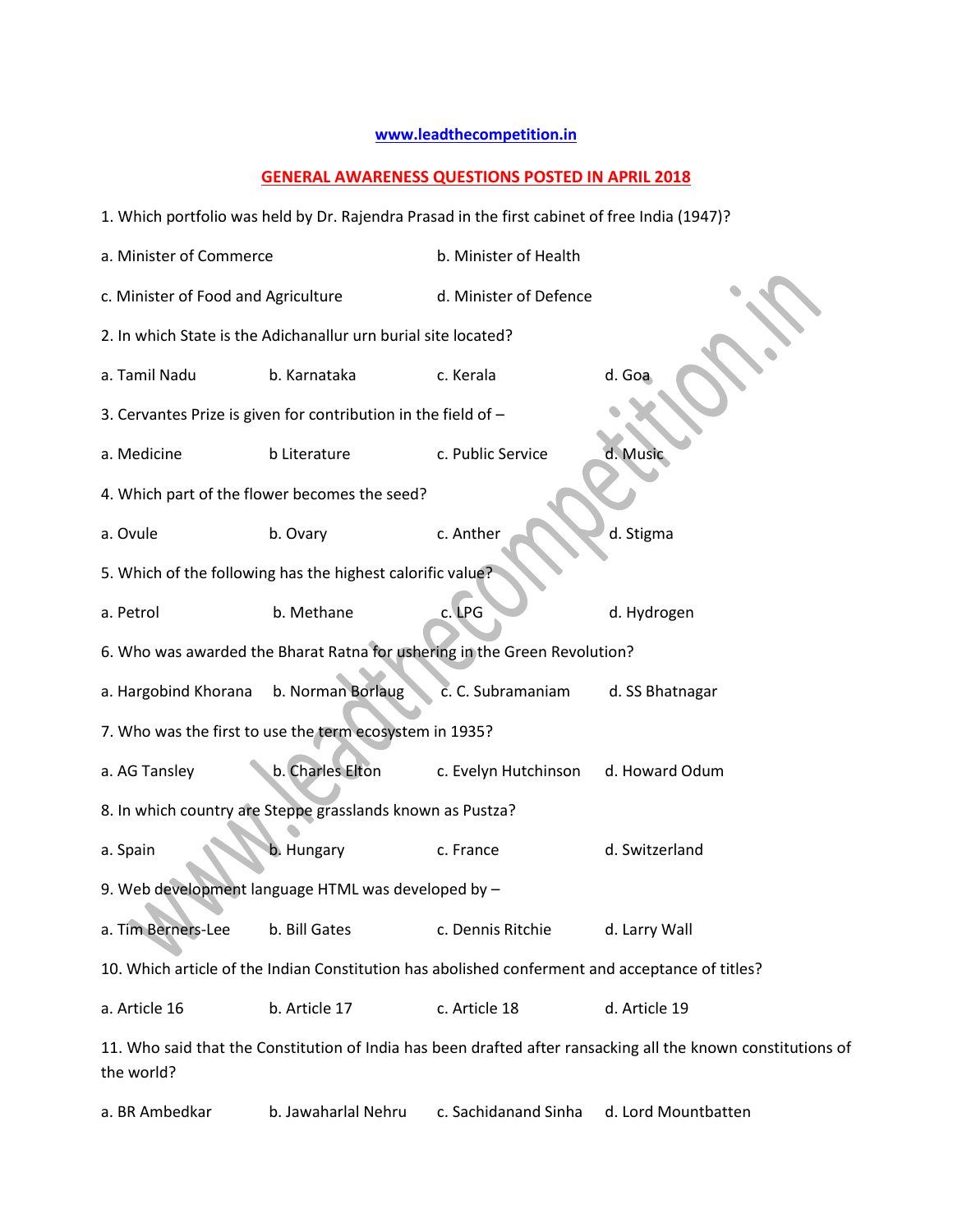12. Parsec is the unit of –

| a. Time                                                              | b. Distance                                                     | c. Magnetic intensity         | d. Electrical power |  |  |
|----------------------------------------------------------------------|-----------------------------------------------------------------|-------------------------------|---------------------|--|--|
| 13. Which community in India celebrates Cheti Chand?                 |                                                                 |                               |                     |  |  |
| a. Gujrati                                                           | b. Bengali                                                      | c. Sindhi                     | d. Konkani          |  |  |
|                                                                      | 14. Which of the following countries has pound as its currency? |                               |                     |  |  |
| a. Bahrain                                                           | b. Egypt                                                        | c. Iraq                       | d. Jordan           |  |  |
|                                                                      | 15. The edible part of which of the following is a flower?      |                               |                     |  |  |
| a. Cabbage                                                           | b. Lettuce                                                      | c. Cilantro                   | d. Broccoli         |  |  |
|                                                                      | 16. With which of the following is a velodrome associated?      |                               |                     |  |  |
| a. Cycling                                                           | b. Skating                                                      | c. Bridge                     | d. Billiards        |  |  |
|                                                                      | 17. Inventory stock in a business is the highest during -       |                               |                     |  |  |
| a. Depression                                                        | b. Recession                                                    | c. Recovery                   | d. Boom             |  |  |
|                                                                      | 18. Which organisation was founded by Peter Benensen in 1961?   |                               |                     |  |  |
| a. International Red Cross                                           |                                                                 | b. Transparency International |                     |  |  |
| c. Amnesty International                                             |                                                                 | d. Rotary International       |                     |  |  |
|                                                                      | 19. Which of the following means - the thinking man?            |                               |                     |  |  |
| a. Homo erectus                                                      | b. Homo habilis                                                 | c. Homo sapiens               | d. Homo naledi      |  |  |
|                                                                      | 20. Which of the following was the kingdom of Holkar dynasty?   |                               |                     |  |  |
| a. Gwalior                                                           | b. Indore                                                       | c. Ahmednagar                 | d. Mysore           |  |  |
| 21. What type of creature is a tarantula?                            |                                                                 |                               |                     |  |  |
| a. Spider                                                            | b. Octopus                                                      | c. Butterfly                  | d. Cockroach        |  |  |
| 22. In which state is the festival Sajibu Cheiraoba celebrated?      |                                                                 |                               |                     |  |  |
| a. Sikkim                                                            | b. Manipur                                                      | c. Assam                      | d. West Bengal      |  |  |
| 23. Which President of the USA ordered the dropping of atomic bombs? |                                                                 |                               |                     |  |  |
| a. Framklin Roosevelt                                                | b. DD Eisenhower                                                | c. Harry Truman               | d. Herbert Hoover   |  |  |
| 24. Which bank in India was the first to launch mutual funds?        |                                                                 |                               |                     |  |  |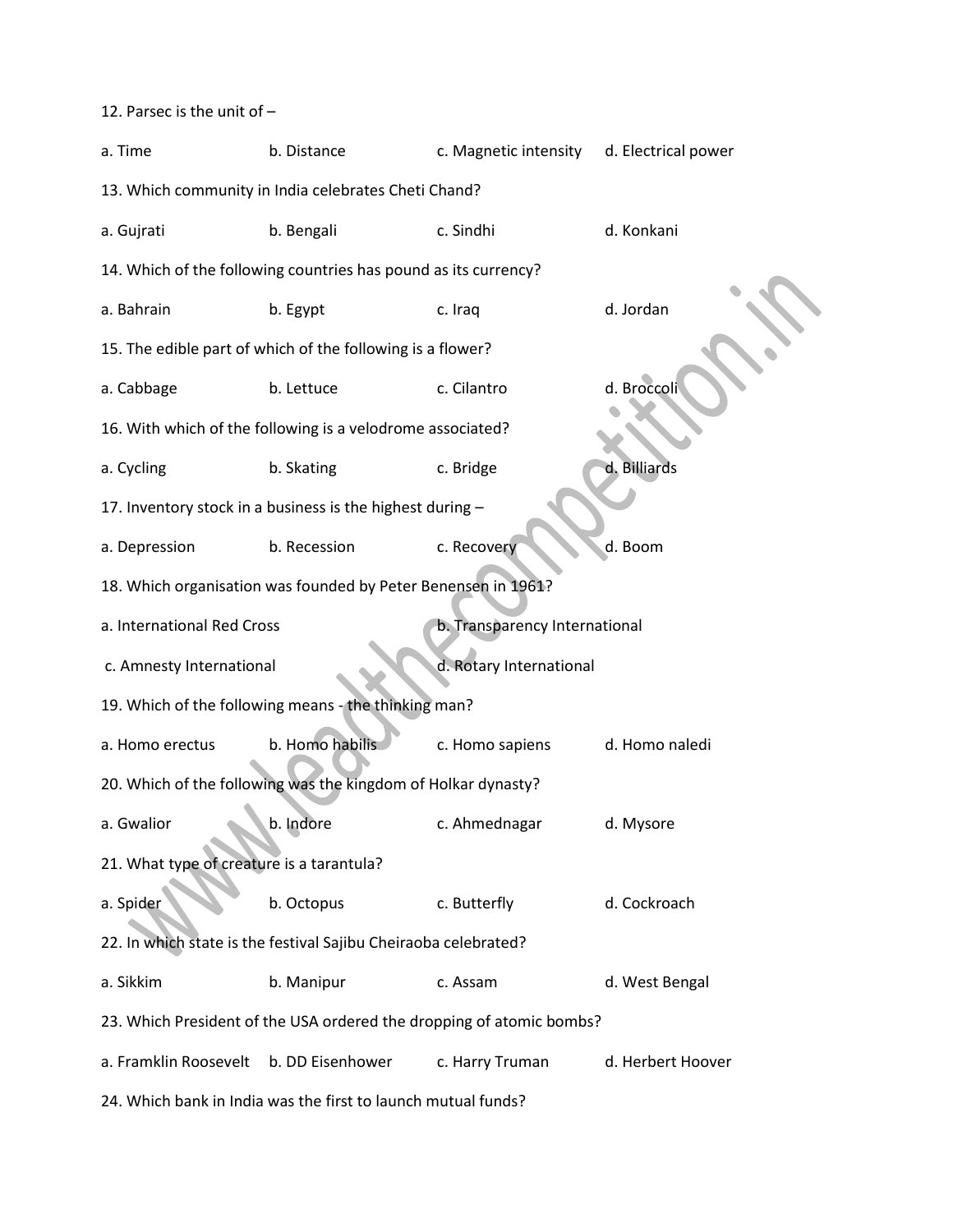| a. Canara Bank                                                      | b. Punjab National Bank c. Indian Bank                            |                                                                                     | d. State Bank of India                                                                                         |  |  |
|---------------------------------------------------------------------|-------------------------------------------------------------------|-------------------------------------------------------------------------------------|----------------------------------------------------------------------------------------------------------------|--|--|
| 25. Which of the following is the largest member of the cat family? |                                                                   |                                                                                     |                                                                                                                |  |  |
| a. Lion                                                             | b. Tiger                                                          | c. Leopard                                                                          | d. Puma b                                                                                                      |  |  |
|                                                                     |                                                                   | 26. Which of the following is India's indigenously built nuclear-powered submarine? |                                                                                                                |  |  |
| a. INS Arihant                                                      | b. INS Kalvari                                                    | c. INS Chakra                                                                       | d. INS Sindhughosh                                                                                             |  |  |
|                                                                     | 27. Manu Bhaker is associated with which of the following sports? |                                                                                     |                                                                                                                |  |  |
| a. Weightlifting                                                    | b. Boxing                                                         | c. Judo                                                                             | d. Shooting                                                                                                    |  |  |
|                                                                     |                                                                   |                                                                                     | 28. The Union list, State list and Concurrent list are specified in which schedule of the Indian Constitution? |  |  |
| a. Sixth                                                            | b. Seventh                                                        | c. Eighth                                                                           | d. Ninth                                                                                                       |  |  |
| 29. Salil Shetty is the Secretary General of -                      |                                                                   |                                                                                     |                                                                                                                |  |  |
| a. Amnesty International                                            |                                                                   | b. Worldwide Fund for Nature                                                        |                                                                                                                |  |  |
| c. Commonwealth of Nations                                          |                                                                   |                                                                                     | d. Transparency International                                                                                  |  |  |
|                                                                     |                                                                   | 30. Olduvai Gorge which helps us understand human evolution is located in -         |                                                                                                                |  |  |
| a. Tanzania                                                         | b. Germany                                                        | c. Brazil                                                                           | d. China                                                                                                       |  |  |
|                                                                     | 31. Which part of the body is affected by rhinitis?               |                                                                                     |                                                                                                                |  |  |
| a. Nose                                                             | b. Kidney                                                         | c. Brain                                                                            | d. Limbs                                                                                                       |  |  |
|                                                                     | 32. The outermost part of the flower is known as -                |                                                                                     |                                                                                                                |  |  |
| a. Corolla                                                          | b. Androecium                                                     | c. Gynoecium                                                                        | d. Calyx                                                                                                       |  |  |
|                                                                     | 33. Gagan Shakti is a military exercise conducted by the -        |                                                                                     |                                                                                                                |  |  |
| a. Indian Army                                                      | b. Indian Navy                                                    | c. Indian Air Force                                                                 | d. Coast Guard                                                                                                 |  |  |
| 34. Who was the first scientist to isolate DNA?                     |                                                                   |                                                                                     |                                                                                                                |  |  |
| a. Friedrich Miescher                                               | b. William Astbury                                                | c. Nikolai Koltsov                                                                  | d. James Watson a                                                                                              |  |  |
| 35. Which of the following is not landlocked?                       |                                                                   |                                                                                     |                                                                                                                |  |  |
| a. Caspian Sea                                                      | b. Red Sea                                                        | c. Black Sea                                                                        | d. Dead Sea                                                                                                    |  |  |
|                                                                     | 36. Which of the following is not considered a ruminant?          |                                                                                     |                                                                                                                |  |  |
| a. Camel                                                            | b. Buffalo                                                        | c. Cow                                                                              | d. Giraffe                                                                                                     |  |  |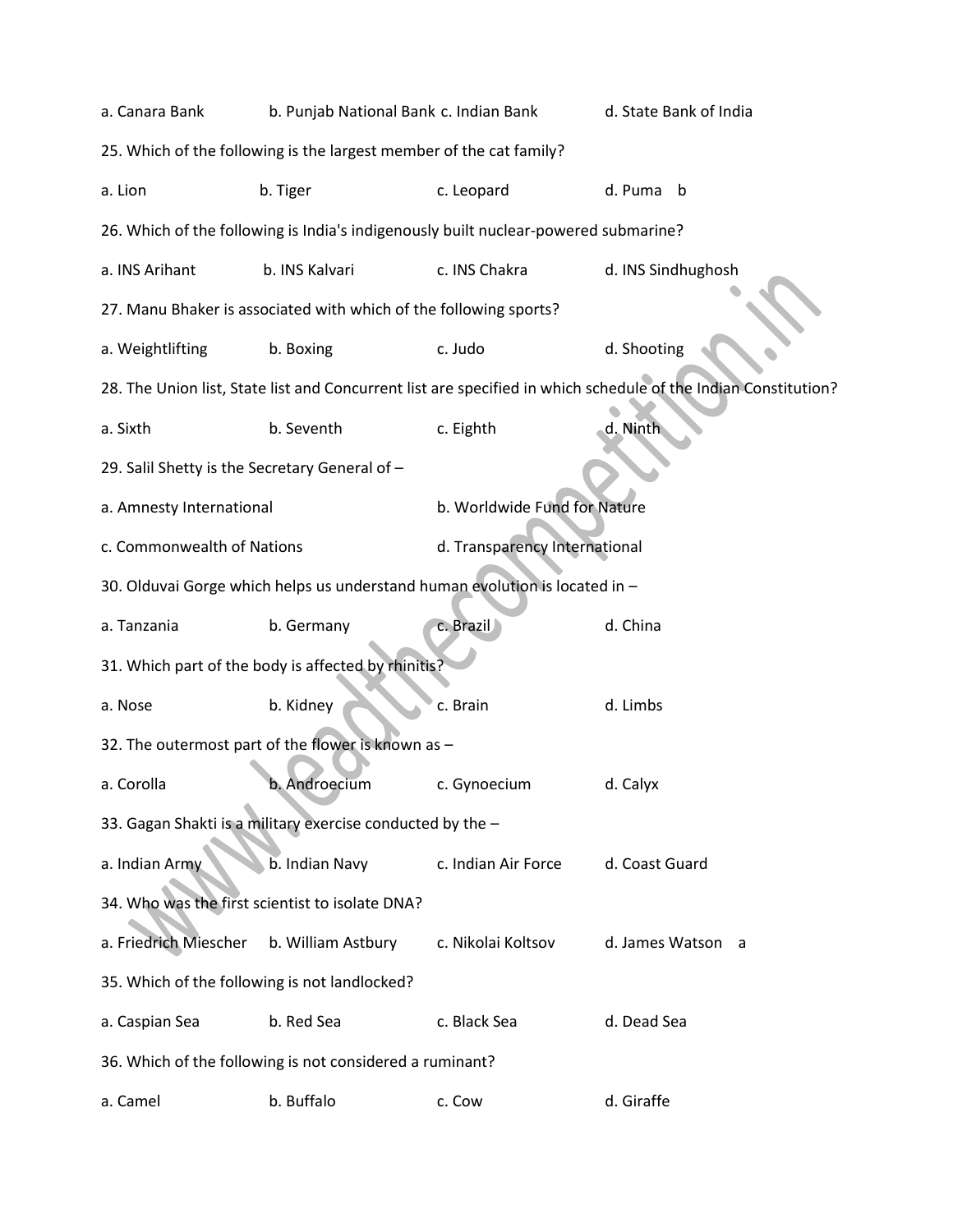37. Saros Cycle is used to predict –

| a. Eclipses                                       | b. Comet appearances                                                                       | c. Earthquakes                                                      | d. Tsunamis          |  |  |  |
|---------------------------------------------------|--------------------------------------------------------------------------------------------|---------------------------------------------------------------------|----------------------|--|--|--|
|                                                   | 38. Who is the author of the book - The Story of a Brief Marriage?                         |                                                                     |                      |  |  |  |
| a. Arvind Adiga                                   | b. Anjali Joseph                                                                           | c. Karan Mahajan                                                    | d. Anuk Arudpragasam |  |  |  |
|                                                   | 39. The famous Keshavananda Bharti case related to the Constitution of India was against - |                                                                     |                      |  |  |  |
| a. Union of India                                 | b. State of Kerala                                                                         | c. State of Punjab                                                  | d. State of Madras   |  |  |  |
|                                                   | 40. Governor General of Bengal was made the Governor General of India by -                 |                                                                     |                      |  |  |  |
| a. Charter Act 1833                               |                                                                                            | b. Pitts India Act, 1784 c. Regulating Act 1773 d. Charter Act 1853 |                      |  |  |  |
|                                                   | 41. Which Mughal emperor employed the maximum number of Hindus?                            |                                                                     |                      |  |  |  |
| a. Akbar                                          | b. Humayun                                                                                 | c. Jahangir                                                         | d. Aurangzeb         |  |  |  |
|                                                   | 42. Which chemical is used to embalm dead bodies?                                          |                                                                     |                      |  |  |  |
| a. Benzol                                         | b. Formalin                                                                                | c. Chloroform                                                       | d. Freon             |  |  |  |
|                                                   | 43. Which of the following is obtained from the plant Camellia sinensis?                   |                                                                     |                      |  |  |  |
| a. Coffee                                         | b. Ginger                                                                                  | c. Tea                                                              | d. Cardamom          |  |  |  |
|                                                   | 44. Nirvachan Sadan in Delhi is the headquarters of -                                      |                                                                     |                      |  |  |  |
| a. Election Commission<br>b. Vigilance Commission |                                                                                            |                                                                     |                      |  |  |  |
| c. Minorities Commission                          |                                                                                            | d. Information Commission                                           |                      |  |  |  |
|                                                   | 45. The Sinai Peninsula is a part of which country?                                        |                                                                     |                      |  |  |  |
| a. Saudi Arabia                                   | b. Spain                                                                                   | c. Egypt                                                            | d. France            |  |  |  |
| 46. BC Roy Award is given in the field of -       |                                                                                            |                                                                     |                      |  |  |  |
| a. Medicine                                       | b. Philosophy                                                                              | c. Literature                                                       | d. Social work       |  |  |  |
| 47. Which of the following is a cue sport?        |                                                                                            |                                                                     |                      |  |  |  |
| a. Hockey                                         | b. Skating                                                                                 | c. Snooker                                                          | d. Polo              |  |  |  |
| 48. Lincoln in the Bardo is a book written by -   |                                                                                            |                                                                     |                      |  |  |  |
| a. Stephani Garber                                | b. George Saunders                                                                         | c. Ruth Hogan                                                       | d. Veronica Roth     |  |  |  |
|                                                   | 49. The name of the first computer virus was -                                             |                                                                     |                      |  |  |  |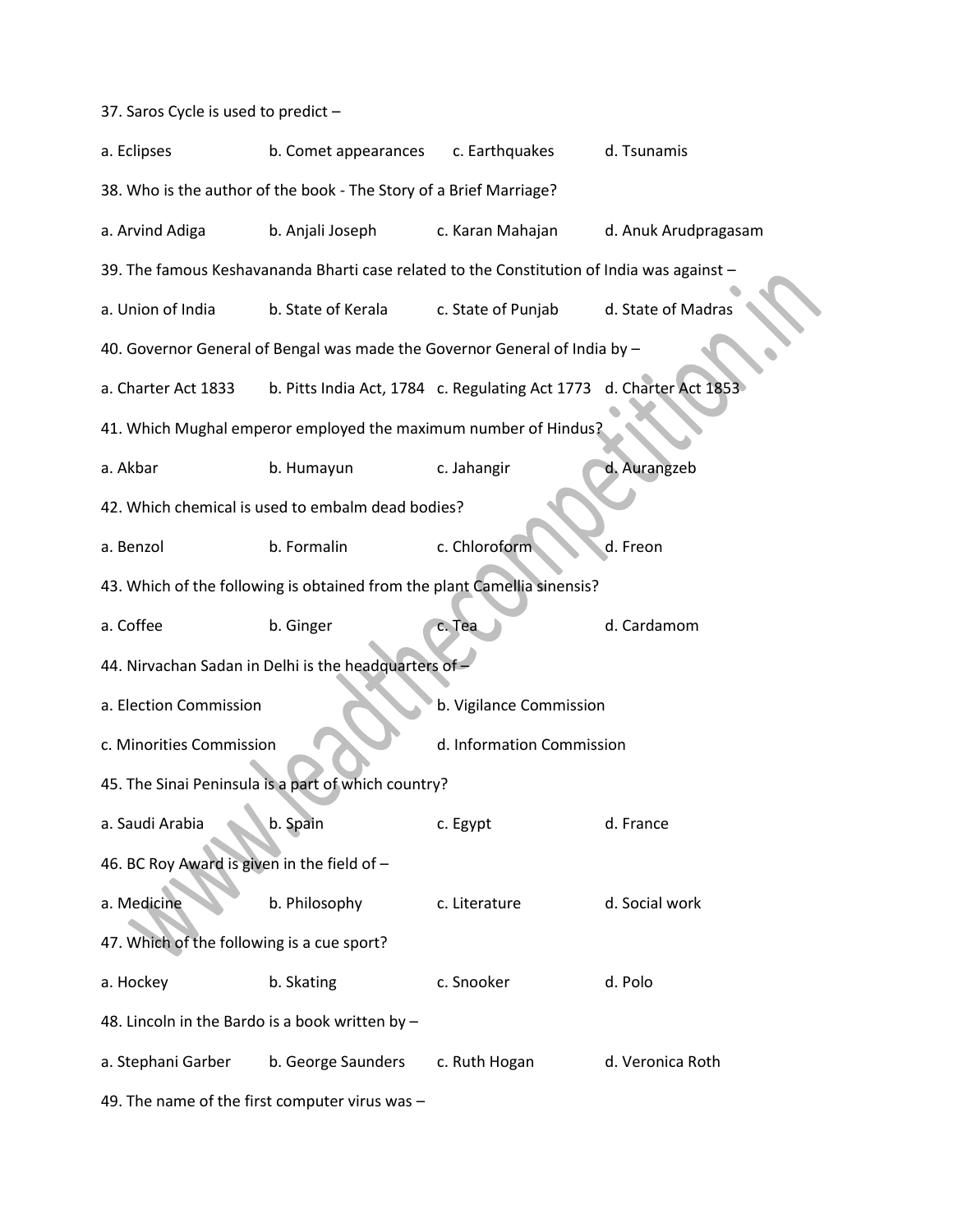| a. Brain                                                                                      | b. Clone                                                                       | c. Destroy                            | d. Satan            |  |
|-----------------------------------------------------------------------------------------------|--------------------------------------------------------------------------------|---------------------------------------|---------------------|--|
|                                                                                               | 50. Indus Water Treaty was signed in the year?                                 |                                       |                     |  |
| a. 1948                                                                                       | b. 1960                                                                        | c. 1965                               | d. 1971             |  |
| 51. How many ventricles does the brain have?                                                  |                                                                                |                                       |                     |  |
| a. None                                                                                       | b. One                                                                         | c. Three                              | d. Four             |  |
|                                                                                               | 52. Adikavi Pampa was a renowned poet of which language?                       |                                       |                     |  |
| a. Kannada                                                                                    | b. Telugu                                                                      | c. Tamil                              | d. Malayalam        |  |
|                                                                                               | 53. Who of the following called himself Sikandare-Sani (the second Alexander)? |                                       |                     |  |
| a. Mohammad Ghori                                                                             | b. Aurangzeb                                                                   | c. Allauddin Khilji                   | d. Mohd Tughlak     |  |
|                                                                                               | 54. Which river is known as Padma in Bangladesh?                               |                                       |                     |  |
| a. Ganga                                                                                      | b. Brahmaputra                                                                 | c. Teesta                             | d. Hooghly          |  |
|                                                                                               | 55. Who of the following discovered nitrogen?                                  |                                       |                     |  |
| a. William Harvey                                                                             | b. Daniel Rutherford                                                           | c. Antoine Lavosier                   | d. Joseph Priestley |  |
|                                                                                               | 56. Which of the following is an example of rhizome?                           |                                       |                     |  |
| a. Potato                                                                                     | b. Radish                                                                      | c. Turmeric                           | d. Beet             |  |
| 57. Steradian is the unit of -                                                                |                                                                                |                                       |                     |  |
| a. Angular distance                                                                           | b. Solid angle                                                                 | c. Angular momentum d. Slant distance |                     |  |
| 58. Albatross is a term related to which sport?                                               |                                                                                |                                       |                     |  |
| a. Tennis                                                                                     | b. Shooting                                                                    | c. Golf                               | d. Billiards        |  |
|                                                                                               | 59. Border between which two countries is the longest in the world?            |                                       |                     |  |
| a. Russia and China                                                                           |                                                                                | b. India and Bangladesh               |                     |  |
| c. Mongolia and China                                                                         |                                                                                | d. USA and Canada                     |                     |  |
|                                                                                               | 60. Berggruen Prize is awarded annually in the field of -                      |                                       |                     |  |
| a. Philosophy                                                                                 | b. Public Service                                                              | c. Astronomy                          | d. Medicine         |  |
| 61. Which disease is caused by the presence of extra chromosome 21, also known as Trisomy 21? |                                                                                |                                       |                     |  |
| a. Parkinson's Disease                                                                        |                                                                                | b. Korsakoff's Syndrome               |                     |  |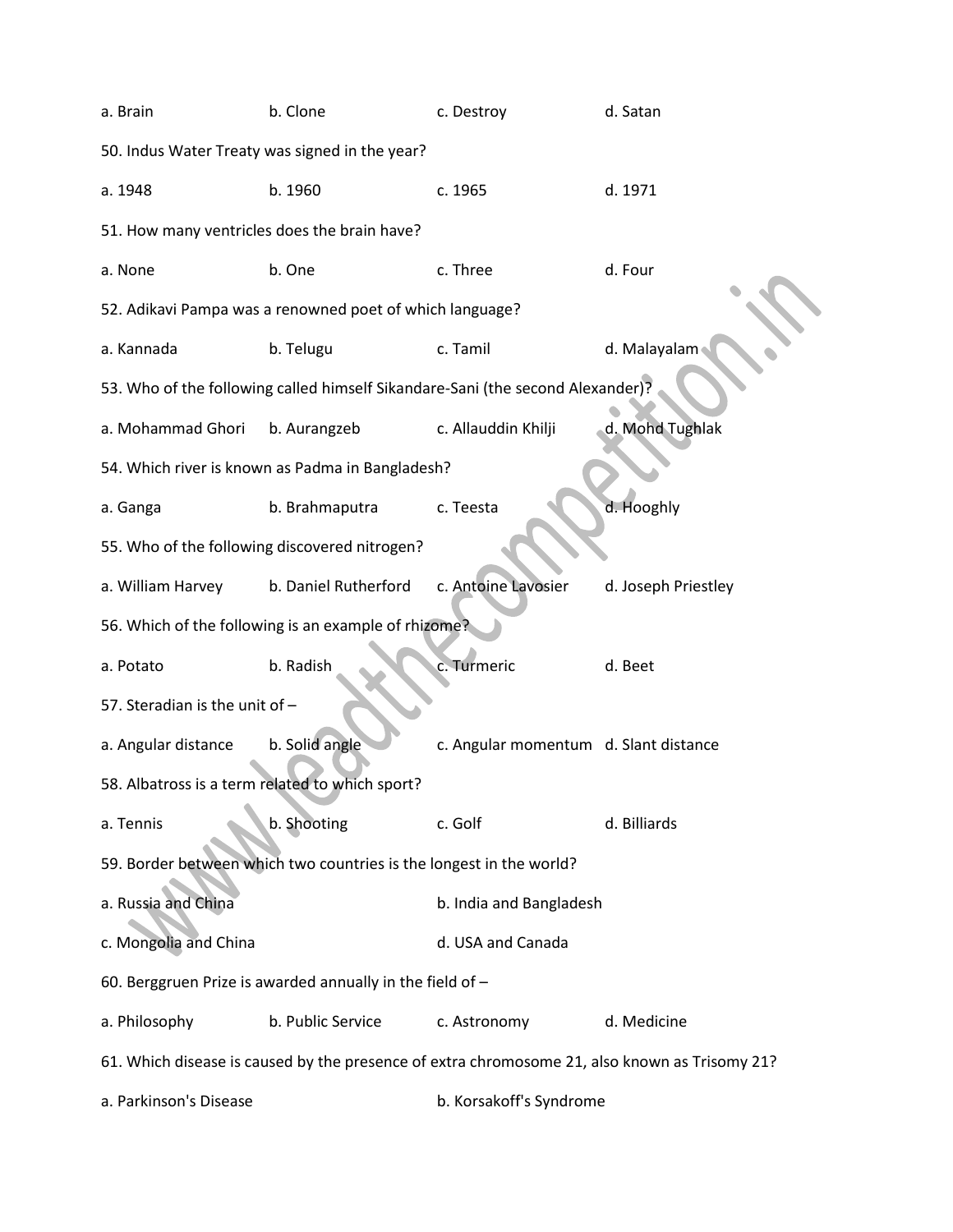| c. Down's Syndrome                                                        |                                                                              | d. Addison's Disease  |                      |  |
|---------------------------------------------------------------------------|------------------------------------------------------------------------------|-----------------------|----------------------|--|
|                                                                           | 62. The kingdom of Shasanka, the ancient Indian king is the modern day -     |                       |                      |  |
| a. Goa                                                                    | b. Uttarakhand                                                               | c. Bengal             | d. Punjab            |  |
|                                                                           | 63. Which of the following is also known as acetaminophen?                   |                       |                      |  |
| a. Aspirin                                                                | b. Salbutamol                                                                | c. Ibuprofen          | d. Paracetamol       |  |
|                                                                           | 64. Which of the following has the highest albedo?                           |                       |                      |  |
| a. Snow                                                                   | b. Grass                                                                     | c. Sea                | d. Desert            |  |
| 65. Who was India's first ODI captain?                                    |                                                                              |                       |                      |  |
| a. Bishen Singh Bedi                                                      |                                                                              | b. Ajit Wadekar       |                      |  |
| c. Kapil Dev                                                              |                                                                              | d. Sunil Gavaskar     |                      |  |
|                                                                           | 66. Which of the following are known as inferior planets?                    |                       |                      |  |
| a. Mars and Venus                                                         |                                                                              | b. Mercury and Venus  |                      |  |
| c. Neptune and Uranus                                                     |                                                                              | d. Jupiter and Saturn |                      |  |
| 67. Batteries of small devices like watches and calculators are made of - |                                                                              |                       |                      |  |
| a. Lithium                                                                | b. Calcium                                                                   | c. Iridium            | d. Rubidium          |  |
|                                                                           | 68. The atomic bomb dropped at Nagasaki was made of -                        |                       |                      |  |
| a. Plutonium                                                              | b. Uranium                                                                   | c. Thorium            | d. Polonium          |  |
|                                                                           | 69. Brahmaputra enters India from the State of -                             |                       |                      |  |
| a. Assam                                                                  | b. Meghalaya                                                                 | c. Tripura            | d. Arunachal Pradesh |  |
|                                                                           | 70. The famous Golaknath case related to Constitution of India was against - |                       |                      |  |
| a. Union of India                                                         |                                                                              | b. State of Kerala    |                      |  |
| c. State of Punjab                                                        |                                                                              | d. State of Madras    |                      |  |
|                                                                           | 71. Francois Bernier was the personal physician of which Mughal emperor?     |                       |                      |  |
| a. Jahangir                                                               | b. Shahjahan                                                                 | c. Aurangzeb          | d. Bahadur Shah II   |  |
|                                                                           | 72. In which Indian State did the game of Polo originate?                    |                       |                      |  |
| a. Rajasthan                                                              | b. Punjab                                                                    | c. Bihar              | d. Manipur           |  |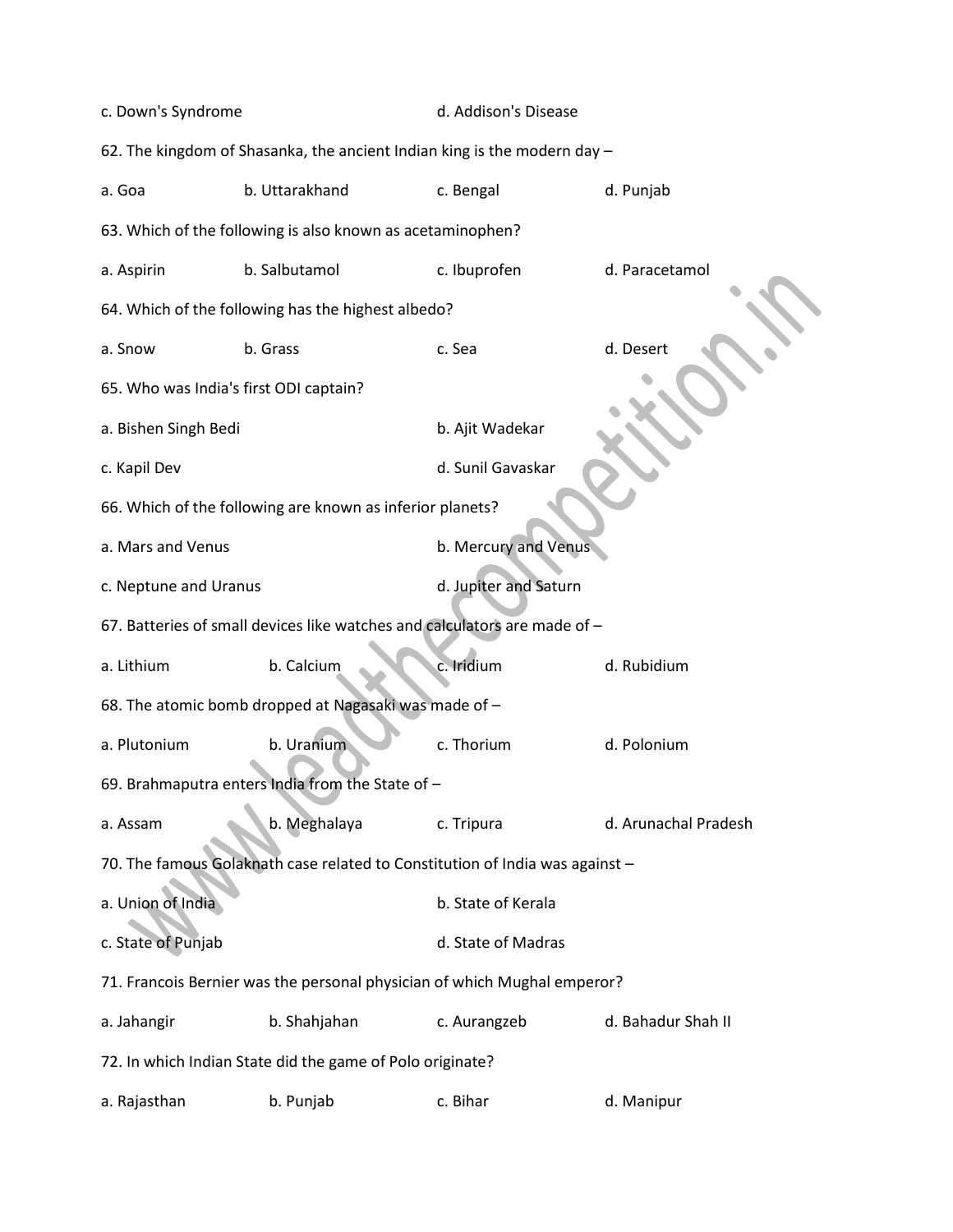| 73. Bar is the unit of measurement of -                  |                                                                                 |                    |                         |  |  |
|----------------------------------------------------------|---------------------------------------------------------------------------------|--------------------|-------------------------|--|--|
| a. Solar radiation                                       | b. Atmospheric Pressure c. Sea level                                            |                    | d. Snowfall             |  |  |
| 74. Which is the largest part of the brain?              |                                                                                 |                    |                         |  |  |
| a. Cerebellum                                            | b. Cerebrum                                                                     | c. Medulla         | d. Thalamus             |  |  |
|                                                          | 75. What is the shape of the Milky Way galaxy?                                  |                    |                         |  |  |
| a. Spiral                                                | b. Elliptical                                                                   | c. Lenticular      | d. Irregular            |  |  |
|                                                          | 76. Which of the following fruits cannot be ripened artificially by ethylene?   |                    |                         |  |  |
| a. Mango                                                 | b. Banana                                                                       | c. Grape           | d. Tomato               |  |  |
|                                                          | 77. Which element is used in antacids and laxatives?                            |                    |                         |  |  |
| a. Sodium                                                | b. Bromine                                                                      | c. Magnesium       | d. Calcium              |  |  |
|                                                          | 78. Manipravalam was a literary style which used an admixture of Sanskrit and - |                    |                         |  |  |
| a. Telugu                                                | b. Tulu                                                                         | c. Kannada         | d. Malayalam            |  |  |
|                                                          | 79. The valley which is called the Ruhr of India is -                           |                    |                         |  |  |
| a. Damodar valley                                        | b. Araku valley                                                                 | c. Chamba valley   | d. Kullu valley         |  |  |
|                                                          | 80. Against which of the following was the first vaccine developed?             |                    |                         |  |  |
| a. Polio                                                 | b. Small pox                                                                    | c. Rabies          | d. Leprosy              |  |  |
|                                                          | 81. Which of the following is also known as the Battle of Rakkasa Tangadi?      |                    |                         |  |  |
| a. Battle of Talikota                                    | b. Battle of Plassey                                                            | c. Battle of Buxar | d. Battle of Haldighati |  |  |
|                                                          | 82. Which is the heaviest alkaline earth metal?                                 |                    |                         |  |  |
| a. Barium                                                | b. Strontium                                                                    | c. Magnesium       | d. Radium               |  |  |
| 83. Which of the following is an aggregate fruit?        |                                                                                 |                    |                         |  |  |
| a. Mango                                                 | b. Raspberry                                                                    | c. Tomato          | d. Guava                |  |  |
| 84. Which is not a stage in the life cycle of a star?    |                                                                                 |                    |                         |  |  |
| a. Quasar                                                | b. Neutron Star                                                                 | c. Red Giant       | d. White Dwarf          |  |  |
| 85. Olfactory nerve is related to the human's sense of - |                                                                                 |                    |                         |  |  |
| a. Taste                                                 | b. Colour                                                                       | c. Hearing         | d. Smell                |  |  |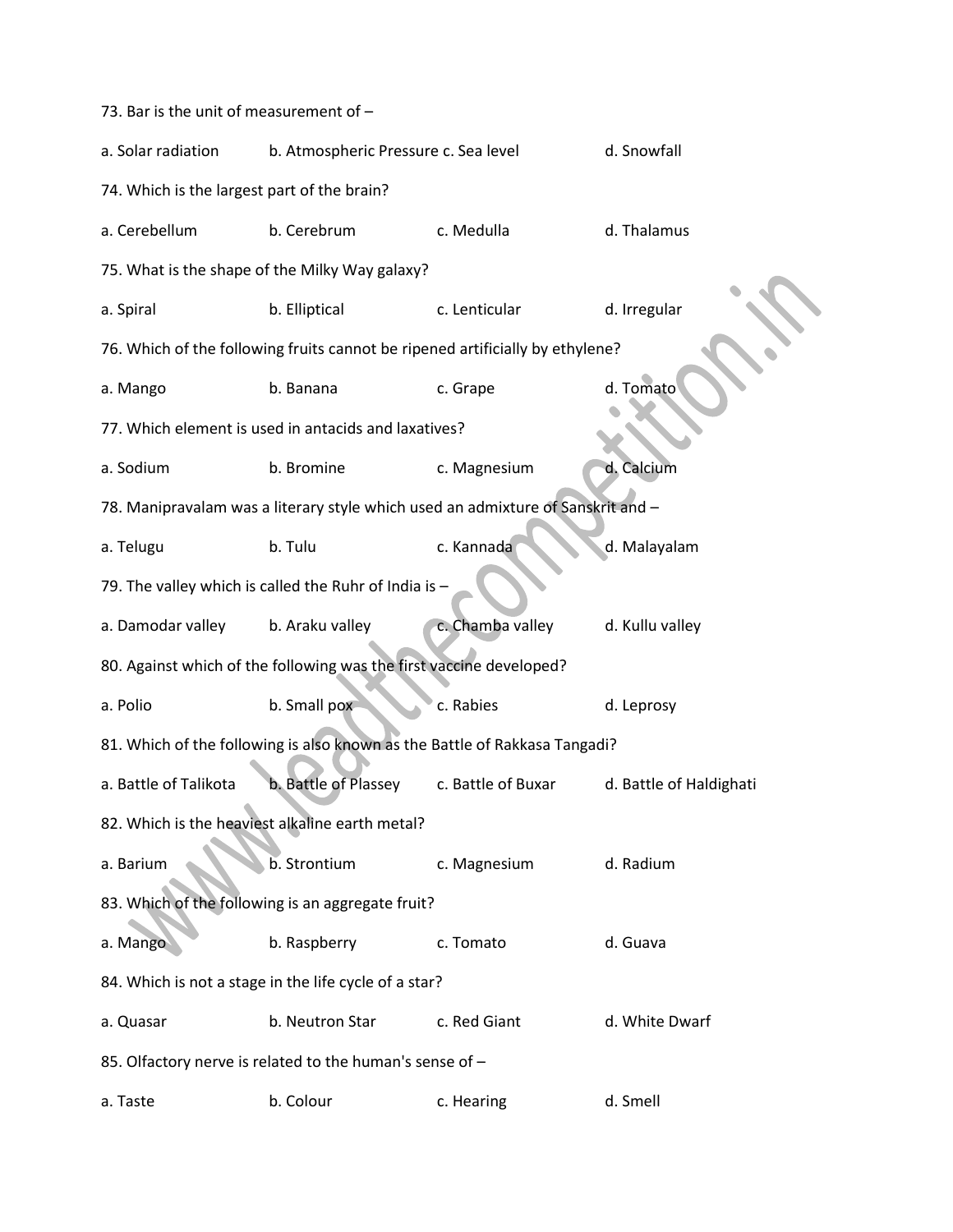| 86. Sandalwood is the State tree of which of the following states? |                                                                                     |                 |                     |  |
|--------------------------------------------------------------------|-------------------------------------------------------------------------------------|-----------------|---------------------|--|
| a. Kerala                                                          | b. Goa                                                                              | c. Karnataka    | d. Tamil Nadu       |  |
| 87. Who said Man is a social animal?                               |                                                                                     |                 |                     |  |
| a. Aristotle                                                       | b. Socrates                                                                         | c. Plato        | d. Archimedes       |  |
|                                                                    | 88. Which State has the longest route kilometers of Indian Railways?                |                 |                     |  |
| a. Maharashtra                                                     | b. Uttar Pradesh                                                                    | c. Gujarat      | d. Bihar            |  |
|                                                                    | 89. The word Sikh is derived from the Sanskrit word -                               |                 |                     |  |
| a. Shishya                                                         | b. Simha                                                                            | c. Shirsha      | d. Shiva            |  |
|                                                                    | 90. Which of the following Japanese term is related to music?                       |                 |                     |  |
| a. Karaoke                                                         | b. Teriyaki                                                                         | c. Samurai      | d. Yukata           |  |
|                                                                    | 91. Which part of the body is affected by otitis?                                   |                 |                     |  |
| a. Eye                                                             | b. Throat                                                                           | c. Stomach      | d. Ear              |  |
|                                                                    | 92. Which of the following means 'the upright man'?                                 |                 |                     |  |
| a. Homo erectus                                                    | b. Homo habilis                                                                     | c. Homo sapiens | d. Australopithecus |  |
|                                                                    | 93. Kabaddi is the national sport of which country?                                 |                 |                     |  |
| a. India                                                           | b. Bangladesh                                                                       | c. Iran         | d. Pakistan         |  |
| 94. A radicle is a part of the -                                   |                                                                                     |                 |                     |  |
| a. Flower                                                          | b. Fruit                                                                            | c. Root         | d. Seed             |  |
|                                                                    | 95. Which of the following is the most abundant element in sea water?               |                 |                     |  |
| a. Calcium                                                         | b. Sodium                                                                           | c. Magnesium    | d. Potassium        |  |
|                                                                    | 96. The atomic bomb dropped on Hiroshima was made of -                              |                 |                     |  |
| a. Plutonium                                                       | b. Uranium                                                                          | c. Thorium      | d. Polonium         |  |
|                                                                    | 97. The Ahoms were defeated by the Mughals under the leadership of -                |                 |                     |  |
| a. Mir Jumla                                                       | b. Mir Qasim                                                                        | c. Mir Jafar    | d. Malik Kafur      |  |
|                                                                    | 98. The axis of earth during its revolution around the sun is pointed towards the - |                 |                     |  |
| a. Sun                                                             | b. Moon                                                                             | c. Pole Star    | d. Venus            |  |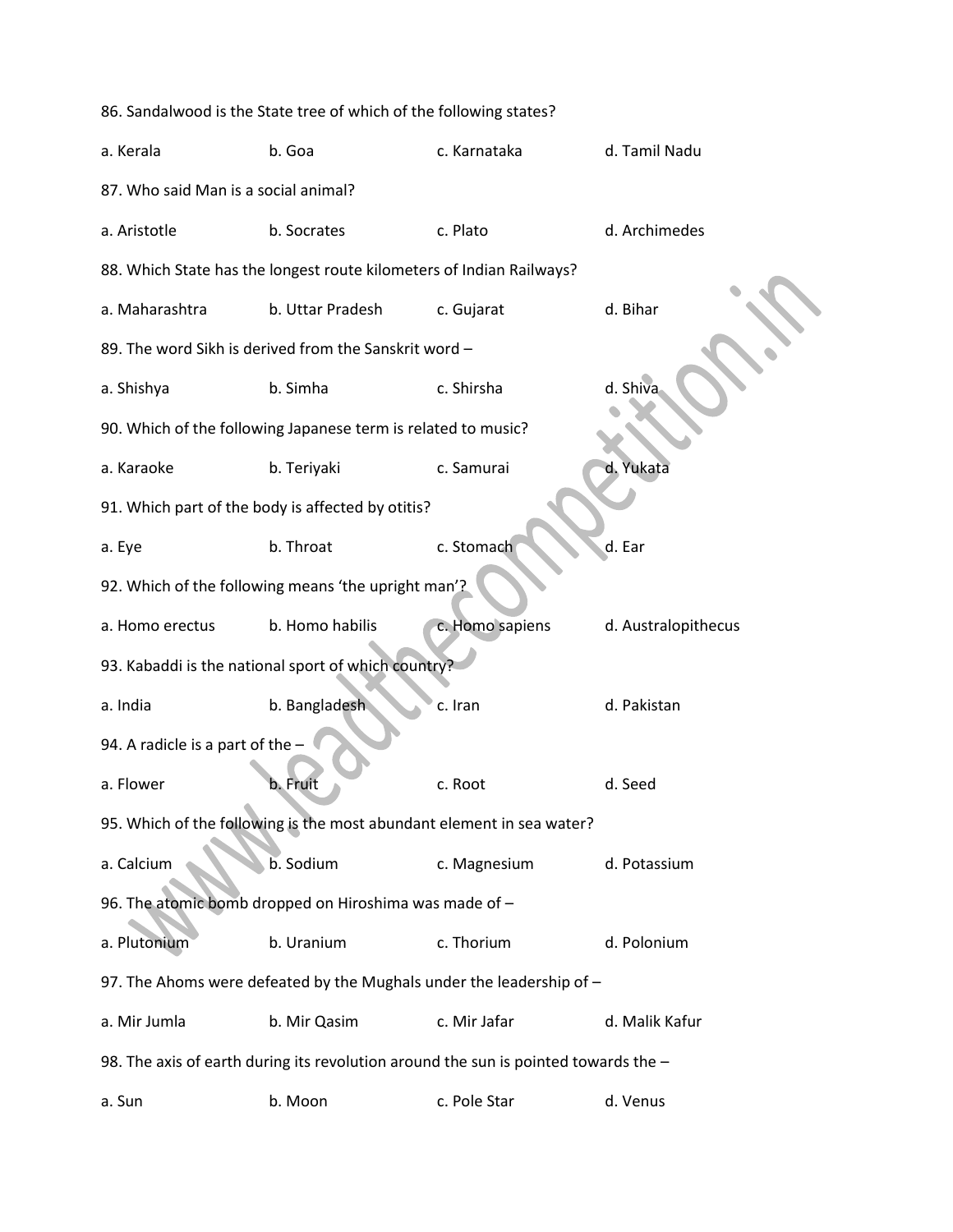| 99. Chilka lake lies between the deltas of -                                      |                                                                        |                                                                                               |                                                                                                        |  |
|-----------------------------------------------------------------------------------|------------------------------------------------------------------------|-----------------------------------------------------------------------------------------------|--------------------------------------------------------------------------------------------------------|--|
| a. Ganga and Mahanadi                                                             |                                                                        | b. Godavari and Mahanadi                                                                      |                                                                                                        |  |
| c. Godavari and Krishna                                                           |                                                                        | d. Godavari and Narmada                                                                       |                                                                                                        |  |
|                                                                                   |                                                                        | 100. Which of the following have continuously growing incisors in each of their jaws?         |                                                                                                        |  |
| a. Ungulates                                                                      | b. Monotremes                                                          | c. Marsupials                                                                                 | d. Rodents                                                                                             |  |
| of the many)?                                                                     |                                                                        |                                                                                               | 101. The motto of which organisation is Bahujan Hitaye Bahujan Sukhaye (Welfare of the many, Happiness |  |
| a. All India Radio                                                                |                                                                        | b. University Grants Commission                                                               |                                                                                                        |  |
| c. NITI Aayog                                                                     |                                                                        | d. Indian Army                                                                                |                                                                                                        |  |
|                                                                                   |                                                                        | 102. The condition in which body starts losing heat faster than it can generate is known as - |                                                                                                        |  |
| a. Hyperthermia                                                                   | b. Exothermia                                                          | c. Hypothermia                                                                                | d. Endothermia                                                                                         |  |
|                                                                                   | 103. Which part of the plant yields coffee for human consumption?      |                                                                                               |                                                                                                        |  |
| a. Root                                                                           | b. Seed                                                                | c. Leaf                                                                                       | d. Flower                                                                                              |  |
|                                                                                   | 104. Haber Bosch process is used in the production of -                |                                                                                               |                                                                                                        |  |
| a. Steel                                                                          | b. Cement                                                              | c. Glass                                                                                      | d. Ammonia                                                                                             |  |
|                                                                                   | 105. Who among the following ruled for the longest period?             |                                                                                               |                                                                                                        |  |
| a. Akbar                                                                          | b. Babur                                                               | c. Shahjahan                                                                                  | d. Humayun                                                                                             |  |
|                                                                                   | 106. In which layer of the atmosphere are auroras formed?              |                                                                                               |                                                                                                        |  |
| a. Stratosphere                                                                   | b. Exosphere                                                           | c. Thermosphere                                                                               | d. Troposphere                                                                                         |  |
|                                                                                   | 107. Who was the first captain of Indian cricket team in test matches? |                                                                                               |                                                                                                        |  |
| a. CK Nayudu                                                                      | b. Lala Amarnath                                                       | c. Vinoo Mankad                                                                               | d. MAK Pataudi                                                                                         |  |
| 108. What is total surface area of the earth?                                     |                                                                        |                                                                                               |                                                                                                        |  |
| a. 250 million sq km                                                              | b. 320 million sq km                                                   | c. 440 million sq km                                                                          | d. 510 million sq km                                                                                   |  |
| 109. Who said A Good Citizen makes a Good State, A Bad Citizen makes a Bad State? |                                                                        |                                                                                               |                                                                                                        |  |
| a. Plato                                                                          | b. Aristotle                                                           | c. Hobbes                                                                                     | d. Marx                                                                                                |  |
| 110. Pampa, Ponna and Ranna are known as the three gems of<br>literature.         |                                                                        |                                                                                               |                                                                                                        |  |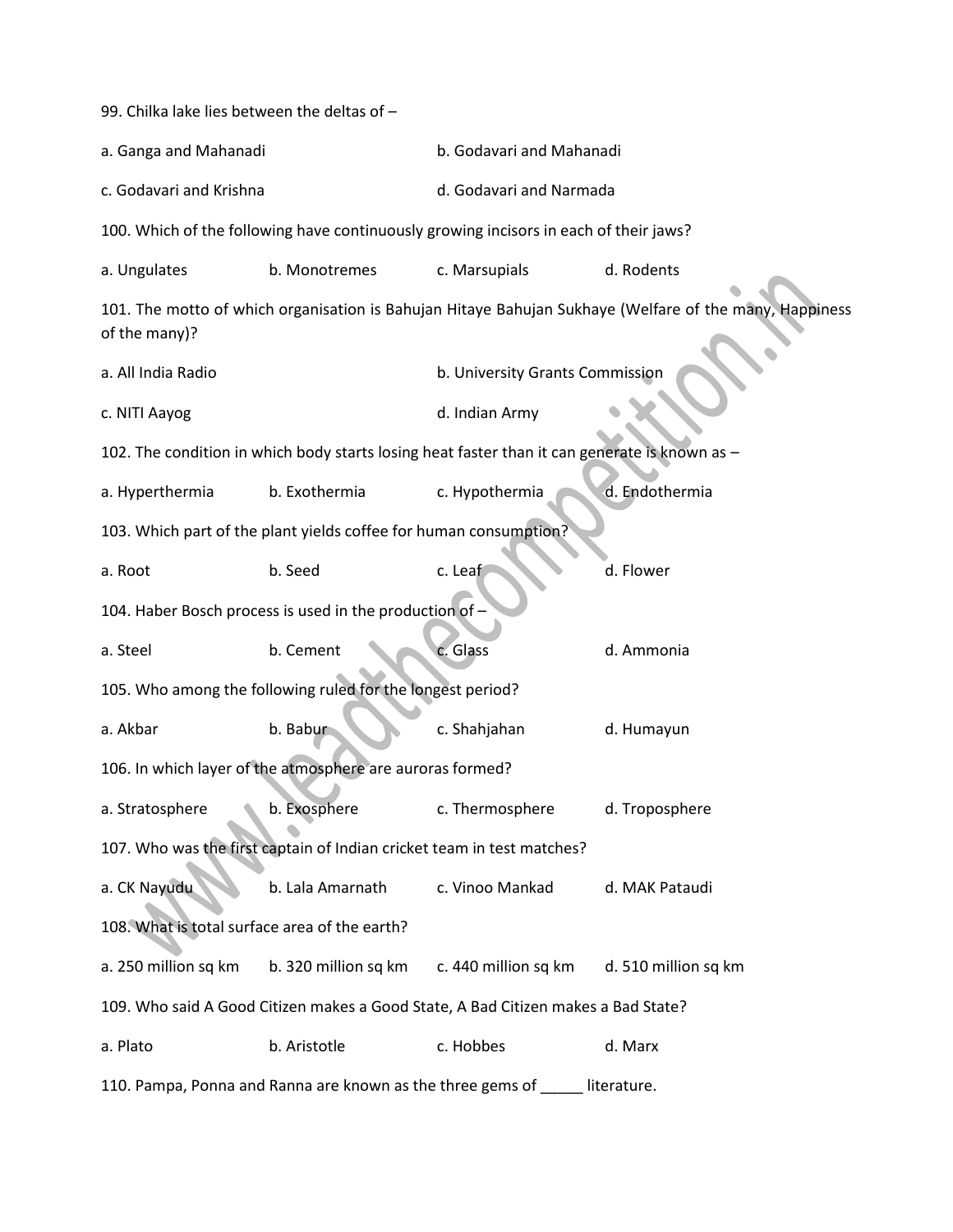| a. Kannada                                                                    | b. Tamil                                                           | c. Odia                                                                                | d. Bengali             |  |  |  |
|-------------------------------------------------------------------------------|--------------------------------------------------------------------|----------------------------------------------------------------------------------------|------------------------|--|--|--|
| 111. The Nizam Shahi dynasty ruled over -                                     |                                                                    |                                                                                        |                        |  |  |  |
| a. Ahmednagar                                                                 | b. Hyderabad                                                       | c. Mysore                                                                              | d. Murshidabad         |  |  |  |
|                                                                               | 112. The matter in the universe that cannot be seen is termed -    |                                                                                        |                        |  |  |  |
| a. Ether                                                                      | b. White Matter                                                    | c. Space Matter                                                                        | d. Dark Matter         |  |  |  |
|                                                                               | 113. Where in the human body is the Circle of Willis found?        |                                                                                        |                        |  |  |  |
| a. Heart                                                                      | b. Brain                                                           | c. Kidney                                                                              | d. Liver               |  |  |  |
|                                                                               | 114. Who was the first Indian to score a test century?             |                                                                                        |                        |  |  |  |
| a. Vinoo Mankad                                                               | b. M.A.K. Pataudi                                                  | c. Lala Amarnath                                                                       | d. C.K. Nayudu         |  |  |  |
|                                                                               | 115. Which of the following is an example of rhizome?              |                                                                                        |                        |  |  |  |
| a. Cassava                                                                    | b. Turnip                                                          | c. Carrot                                                                              | d. Ginger              |  |  |  |
|                                                                               |                                                                    | 116. Which element is used for obtaining brilliant white light in fireworks?           |                        |  |  |  |
| a. Magnesium                                                                  | b. Sodium                                                          | c. Lithium                                                                             | d. Calcium             |  |  |  |
|                                                                               |                                                                    | 117. Who defined democracy as Government of the people, by the people, for the people? |                        |  |  |  |
| a. Woodrow Wilson                                                             | b. Abraham Lincoln                                                 | c. Jawaharlal Nehru                                                                    | d. Mahatma Gandhi      |  |  |  |
|                                                                               |                                                                    | 118. Who was the first European to sail around the Cape of Good Hope in Africa?        |                        |  |  |  |
| a. Vasco da Gama                                                              | b. Magellan                                                        | c. Bartolomeu Dias                                                                     | d. Cristopher Columbus |  |  |  |
|                                                                               | 119. Tulsidas was contemporary of which Mughal emperor?            |                                                                                        |                        |  |  |  |
| a. Akbar                                                                      | b. Shahjahan                                                       | c. Aurangzeb                                                                           | d. Bahadur Shah        |  |  |  |
| 120. Which rock gets transformed into marble?                                 |                                                                    |                                                                                        |                        |  |  |  |
| a. Sandstone                                                                  | b. Limestone                                                       | c. Siltstone                                                                           | d. Shale               |  |  |  |
| 121. In which year did the rule of British East India Company end in India?   |                                                                    |                                                                                        |                        |  |  |  |
| a. 1834                                                                       | b. 1858                                                            | c. 1909                                                                                | d. 1947                |  |  |  |
|                                                                               | 122. The famous Three Gorges dam has been built across the river - |                                                                                        |                        |  |  |  |
| a. Yangtze                                                                    | b. Nile                                                            | c. Mississippi                                                                         | d. Colarado            |  |  |  |
| 123. Who of the following is commonly referred to as the Father of Geography? |                                                                    |                                                                                        |                        |  |  |  |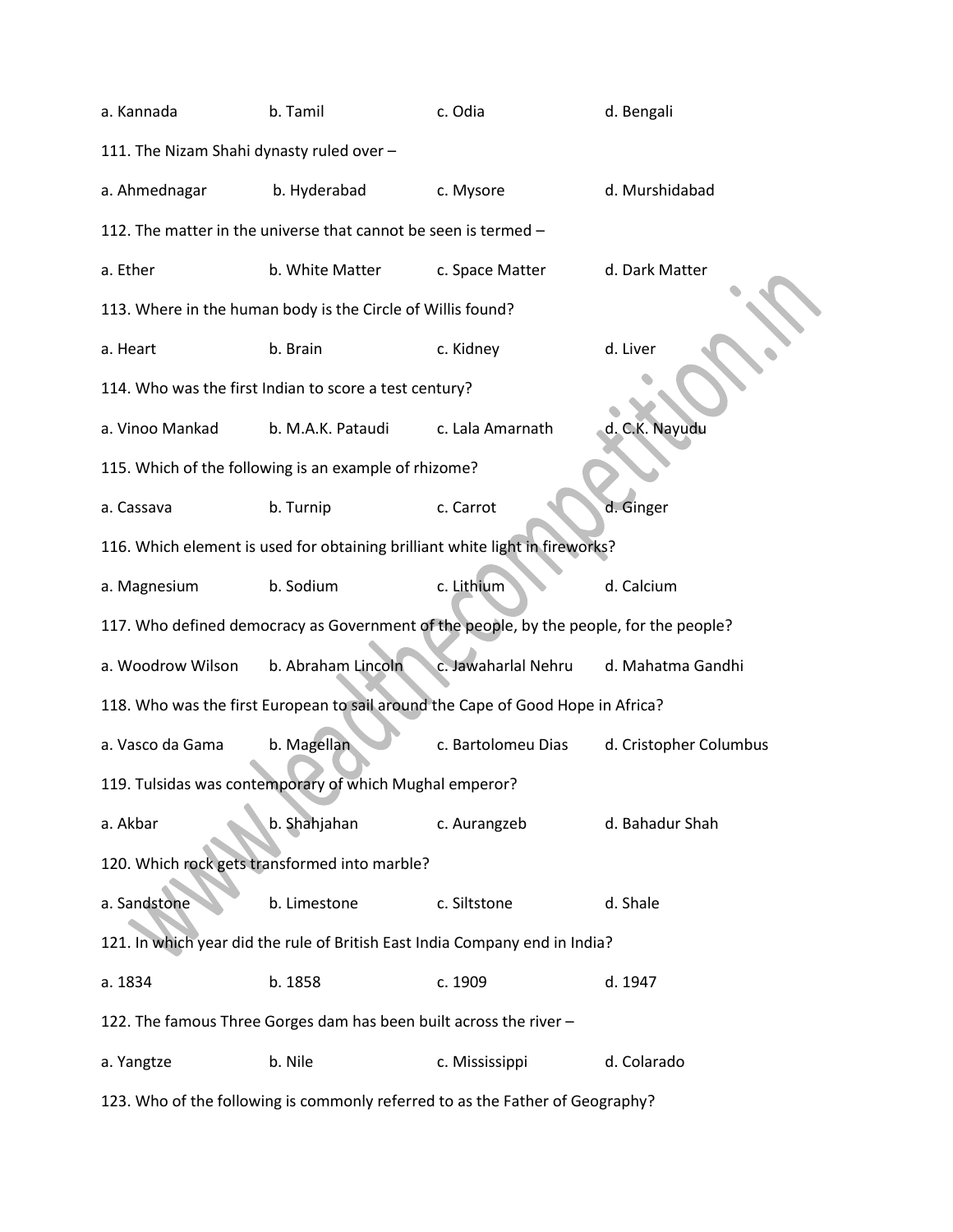| a. Aristotle                                                  | b. Pythagoras                                                    | c. Archimedes                                                      | d. Eratosthenes     |  |  |  |  |
|---------------------------------------------------------------|------------------------------------------------------------------|--------------------------------------------------------------------|---------------------|--|--|--|--|
|                                                               | 124. Floral scent of a flower is produced in the -               |                                                                    |                     |  |  |  |  |
| a. Petals                                                     | b. Stigma                                                        | c. Ovary                                                           | d. Stamen           |  |  |  |  |
|                                                               | 125. Which of the following produces melatonin?                  |                                                                    |                     |  |  |  |  |
| a. Pineal gland                                               | b. Thyroid gland                                                 | c. Pituitary gland                                                 | d. Adrenal gland    |  |  |  |  |
|                                                               | 126. Lacrosse is the national sport of which country?            |                                                                    |                     |  |  |  |  |
| a. Finland                                                    | b. Russia                                                        | c. Switzerland                                                     | d. Canada           |  |  |  |  |
| 127. Which of the following is an alkali metal?               |                                                                  |                                                                    |                     |  |  |  |  |
| a. Beryllium                                                  | b. Barium                                                        | c. Sodium                                                          | d. Calcium          |  |  |  |  |
|                                                               | 128. Which of the following is observed as Army Day in India?    |                                                                    |                     |  |  |  |  |
| a. January 9                                                  | b. January 15                                                    | c. October 8                                                       | d. December 4       |  |  |  |  |
|                                                               | 129. King Ajatshatra of ancient India belonged to which dynasty? |                                                                    |                     |  |  |  |  |
| a. Nanda                                                      | b. Maurya                                                        | c. Haryanka                                                        | d. Shishunaga       |  |  |  |  |
|                                                               | 130. In which State is the city Auroville located?               |                                                                    |                     |  |  |  |  |
| a. Kerala                                                     | b. Tamil Nadu                                                    | c. Karnataka                                                       | d. Telangana        |  |  |  |  |
|                                                               |                                                                  | 131. Mohammadan Anglo Oriental College later came to be known as - |                     |  |  |  |  |
| a. Jamia Milia Islamia                                        |                                                                  | b. Aligarh Muslim University                                       |                     |  |  |  |  |
| c. Osmania University                                         |                                                                  | d. Jamia Nizamia                                                   |                     |  |  |  |  |
|                                                               | 132. Which of the following river flows into the Atlantic Ocean? |                                                                    |                     |  |  |  |  |
| a. Congo                                                      | b. Ob                                                            | c. Danube                                                          | d. Volga            |  |  |  |  |
| 133. Razia Sultan was the daughter of -                       |                                                                  |                                                                    |                     |  |  |  |  |
| a. Iltutmish                                                  | b. Balban                                                        | c. Allauddin Khilji                                                | d. Qutubuddin Aibak |  |  |  |  |
| 134. Which of the following is the main constituent of ivory? |                                                                  |                                                                    |                     |  |  |  |  |
| a. Sodium                                                     | b. Silica                                                        | c. Aluminium                                                       | d. Calcium          |  |  |  |  |
| 135. Which of the following is a plant hormone?               |                                                                  |                                                                    |                     |  |  |  |  |
| a. Butane                                                     | b. Propane                                                       | c. Methane                                                         | d. Ethylene         |  |  |  |  |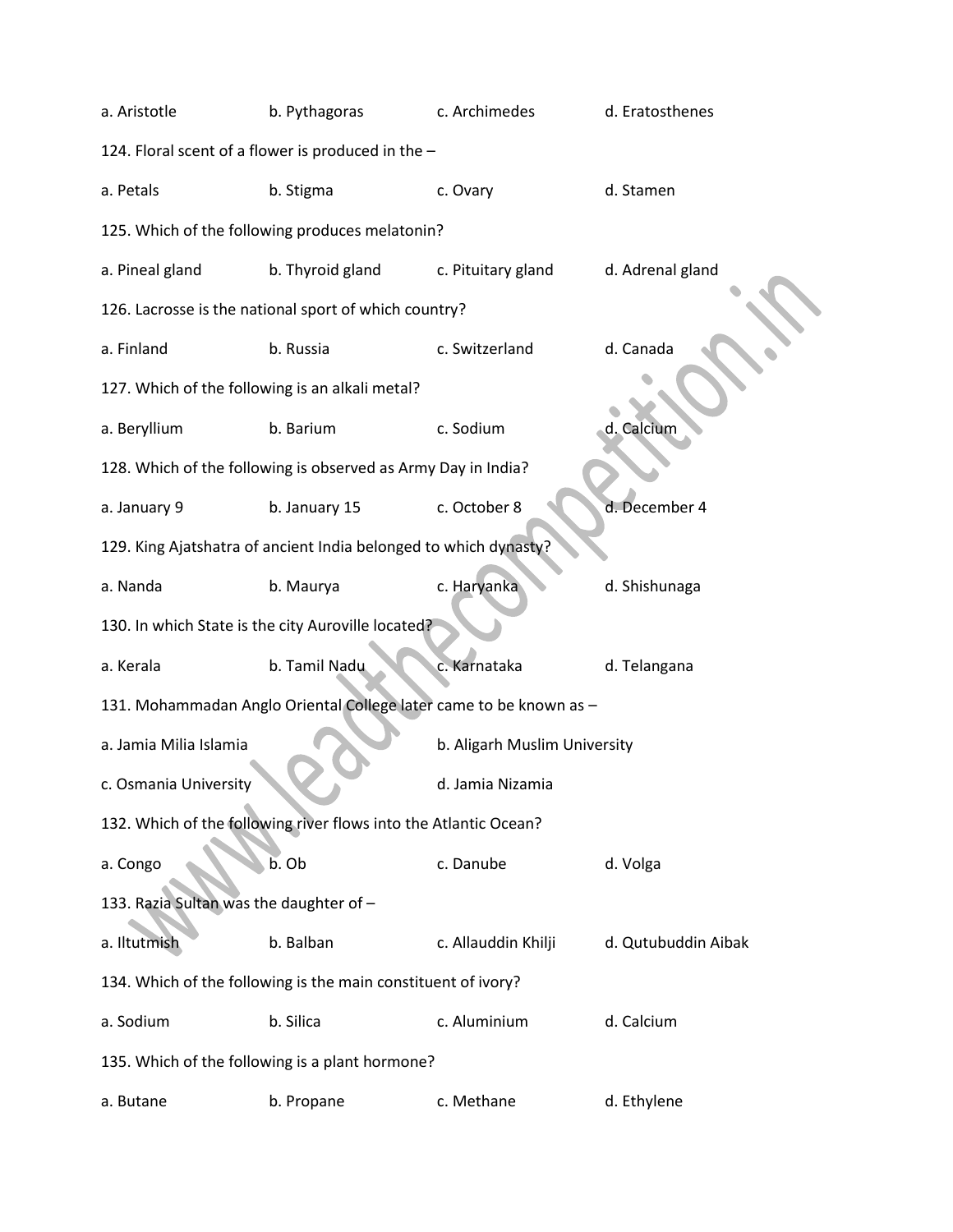| 136. Chukka is a term associated with -               |                                                                                |                         |                    |  |  |
|-------------------------------------------------------|--------------------------------------------------------------------------------|-------------------------|--------------------|--|--|
| a. Kabaddi                                            | b. Kho-kho                                                                     | c. Polo                 | d. Atiya Patiya    |  |  |
| 137. Candela is the unit of -                         |                                                                                |                         |                    |  |  |
| a. Luminous intensity                                 | b. Luminance                                                                   | c. Illuminance          | d. Luminous flux   |  |  |
|                                                       | 138. What percentage of the mass of the solar system is the mass of the sun?   |                         |                    |  |  |
| a. 52.65%                                             | b. 73.98%                                                                      | c. 87.23%               | d. 99.86%          |  |  |
| 139. The motto of National Cadet Corps is -           |                                                                                |                         |                    |  |  |
| a. Duty unto Death                                    |                                                                                | b. Unity and Discipline |                    |  |  |
| c. Protection and Security                            |                                                                                | d. Service with a Smile |                    |  |  |
|                                                       | 140. Balaji Janardhan Bhanu is better known as -                               |                         |                    |  |  |
| a. Nana Fadanvis                                      | b. Tantiya Tope                                                                | c. Birbal               | d. Tansen          |  |  |
|                                                       | 141. Which dynasty built the Thousand Pillar temple at Hanamkonda (Telangana)? |                         |                    |  |  |
| a. Sangama                                            | b. Satavahana                                                                  | c. Tuluva               | d. Kakatiya        |  |  |
| 142. Amazon river drains into the -                   |                                                                                |                         |                    |  |  |
| a. Atlantic Ocean                                     | b. Pacific Ocean                                                               | c. Southern Ocean       | d. Antarctic Ocean |  |  |
|                                                       | 143. Which element is required by plants to synthesize chlorophyll?            |                         |                    |  |  |
| a. Magnesium                                          | b. Sodium                                                                      | c. Manganese            | d. Helium          |  |  |
| 144. Volleyball is the national sport of -            |                                                                                |                         |                    |  |  |
| a. Pakistan                                           | b. U.S.A.                                                                      | c. Nepal                | d. Bangladesh      |  |  |
| 145. Which of the following contains beryllium?       |                                                                                |                         |                    |  |  |
| a. Diamond                                            | b. Emerald                                                                     | c. Ruby                 | d. Sapphire        |  |  |
| 146. Original name of which sikh guru was Bhai Lehna? |                                                                                |                         |                    |  |  |
| a. Guru Nanak                                         | b. Guru Arjun Dev                                                              | c. Guru Amar Das        | d. Guru Angad      |  |  |
| 147. The International Date Line passes through -     |                                                                                |                         |                    |  |  |
| a. Palk Strait                                        | b. Hormuz Strait                                                               | c. Bering Strait        | d. Cook Strait     |  |  |
|                                                       | 148. Which Mughal emperor was also known as Alamgir?                           |                         |                    |  |  |